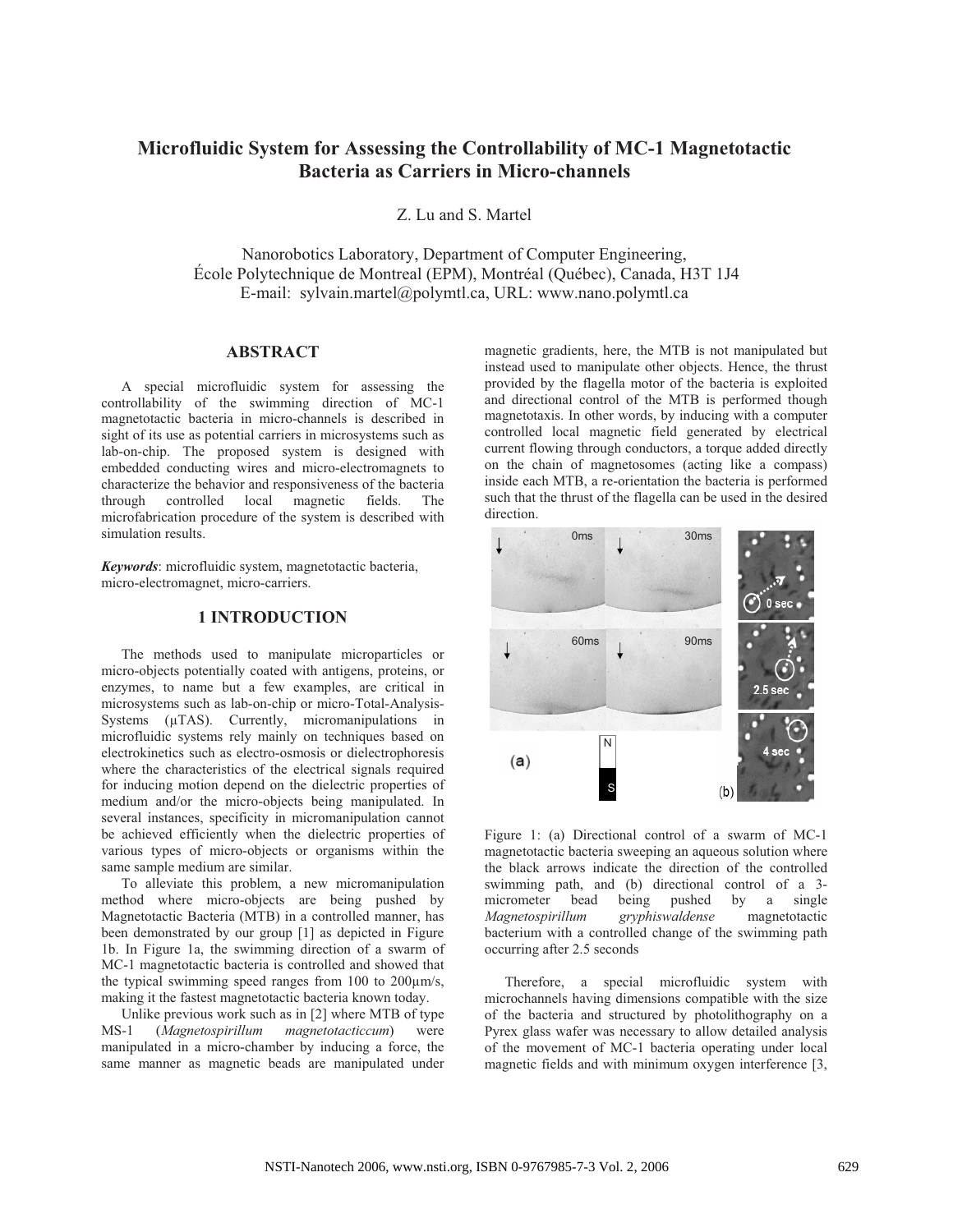4]. More specifically, this microfluidic system allows us to assess the effect of the flow rate and the walls of the microchannels on the motility and controllability of the MC-1 bacteria for determining design rules for future microsystems using such bacterial actuator.

## **2 DESIGN AND SIMULATION**

### **2.1 Design**

As shown by the simplified schematic in Figure 2, the system is designed to navigate the MTB from a left reservoir to a right reservoir through three different paths (P1, P2, and P3). The basic operation consists on directing the MTB through a pre-selected path between two reservoirs. For instance, when the MTB reach to the crossroad of the micro-channels, a micro-coil is first switched on to trap the MTB. Then, a specific conductor under the vertical channel and corresponding to the selected path is switched on. Concurrently, the micro-coil is switched off to release the MTB to allow them to swim in the selected micro-channel.



Figure 2: System diagram

The microfluidic device is fabricated with standard photolithography on a glass wafer. A layer of copper is deposited on the back side of the glass wafer to pattern the micro-conductor network required to generate magnetic field lines. In this particular implementation, micro-wires are patterned to navigate the MTB along a micro-channel (height:  $3 \mu m$ , width:  $100 \mu m$ ) and micro-coils (height: 1µm, width: 100µm, with 100µm between successive turns) implemented to allow the collection and trapping of the bacteria. The electrical current in both the micro-coils and the micro-wires or conductors are controlled by electronic switches on a Printed Circuit Board (PCB) linked to a computer. The software is also developed to define the route of the MTB in the micro-channel through specific on/off sequences of the switches.

#### **2.2 Simulation**

The local magnetic field flux induced by the current carried by the conductors should be strong enough to navigate MTB in the micro-channels located above. Theoretically, MTB can be navigated under the magnitude of the geomagnetic field which magnetic flux density is 0.5 Gauss. The finite element analysis (FEA) simulation result for the conducting wires in our design is depicted in Figure 3. The magnitude of the magnetic field flux is  $\sim$  20 Gauss in the micro-channel directly above, i.e. at a distance of 0.5mm above the conducting wire.



Figure 3: 2D simulation of magnetic field generated by electric wires (current density:  $10^8$ A/m<sup>2</sup>)

Micro-coils implemented under the intersections of the micro-channels are used to trap the MTB when they pass above the coil area to avoid random diffusion prior to conduct controlled navigation. The magnetic field generated in the coil was simulated using finite element analysis. The simulation results taking into account the geometry (planar coil), material (copper) and current density  $(10^8 A/m^2)$ , show that the coil can generate hundreds of Gauss in the micro-channel.





Figure 4: 3D simulation of the magnetic field generated by a micro-coil with a current density of  $10^8$ A/m<sup>2</sup>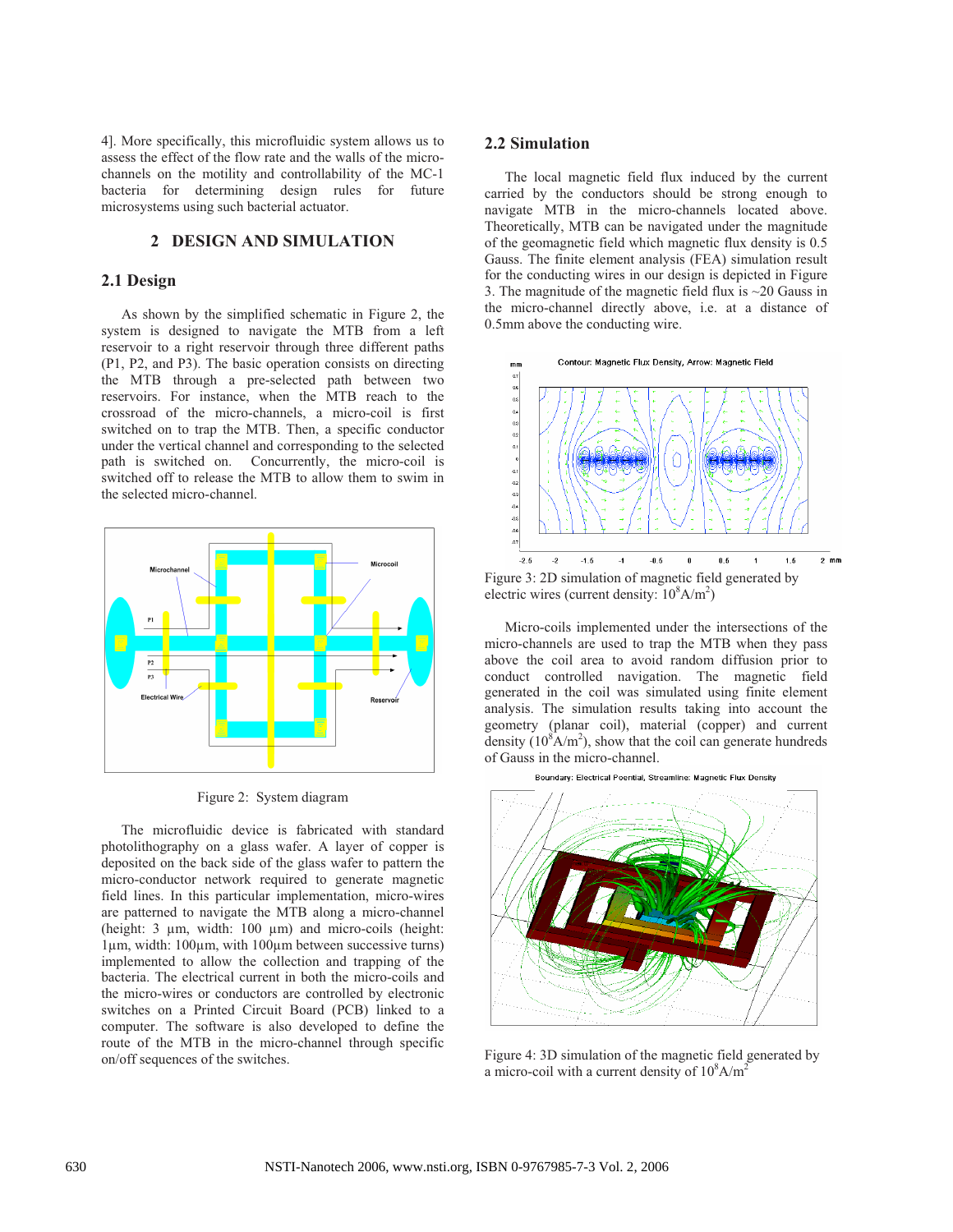### **3 FABRICATION**

A glass wafer (Dow Corning, Pyrex 7740) is used to fabricate the microfluidic structures because of its excellent transparency, dielectric property, and good biocompatibility. The fabrication process (Figure 5) consists of three parts: 1. Fabrication of the micro-channels on one side of the Pyrex substrate; 2. Implementation of the pattern of micro-wires and micro-coils on the other side of the wafer; and 3. Bonding of the chip with another Pyrex wafer with outlets for fluid and bacteria injection.

 For the fabrication of the micro-channel, a 20 nm thick chromium layer and a 250 nm thick gold layer are first deposited with e-beam technology then wet etched to form a metal mask for etching the micro-channels. HF etching process (HF:  $H<sub>2</sub>O - 7:3$ ) is used to etch 3  $\mu$ m, 5  $\mu$ m and 10 µm deep micro-channels. Another piece of Pyrex wafer is also mechanical drilled to form inlet and outlet with diameter of 2 mm. Then the two wafers are directly bonded together.



Figure 5: Microfabrication process

For implementing the conductors and micro-coils on the other side of the substrate, the standard lift-off process is used. After treatment with AP300 to increase the adhesion of the photoresist, a 2  $\mu$ m thick photoresist (SP1813) is spin-coated and lithographically patterned to form the conducting wires and micro-coil arrays. Then, a 5 nm thick layer of titanium is deposited on the Pyrex substrate as a seeding layer. After that, a layer of copper with a thickness of 1 µm is sputtered. Finally, photoresist and unwanted metal are removed from the substrate.

Because of the capillary effect of the micro-channels, chemical solutions used during the procedure may contaminate the micro-channel and hence, an additional cleaning phase becomes necessary. The cleaning procedure consists of placing the device into an ultrasonic cleaner with DI water for 2 hour, followed by a period of 48 hours in oven for dehydration. Finally, the device is wire-bonded to a PCB for testing. A photograph of the microfluidic system is depicted in Figure 6.



Figure 6: Photograph of the microfluidic system showing the conductors and the micro-coils used to control the swimming direction of the MTB.

#### **4 EXPERIMENTAL SET-UP**

The MC-1 bacteria are polar magneto-aerotaxis cocci [4, 5] which use the oxygen gradient of their surrounding to determine the direction in which they move relative to the magnetic field. To avoid the effects of oxygen in such an environment, the MC-1 bacteria are pumped into a microchannel by a syringe pump and then the system is entirely sealed with epoxy.

The device is then mounted on a fixture made of PMMA and placed under an optical microscope equipped with a CCD camera and an automatic controlled 3D stage used to trace the displacement of the MTB in the microchannels. A simple diagram of the experimental set-up is depicted in Figure 7.